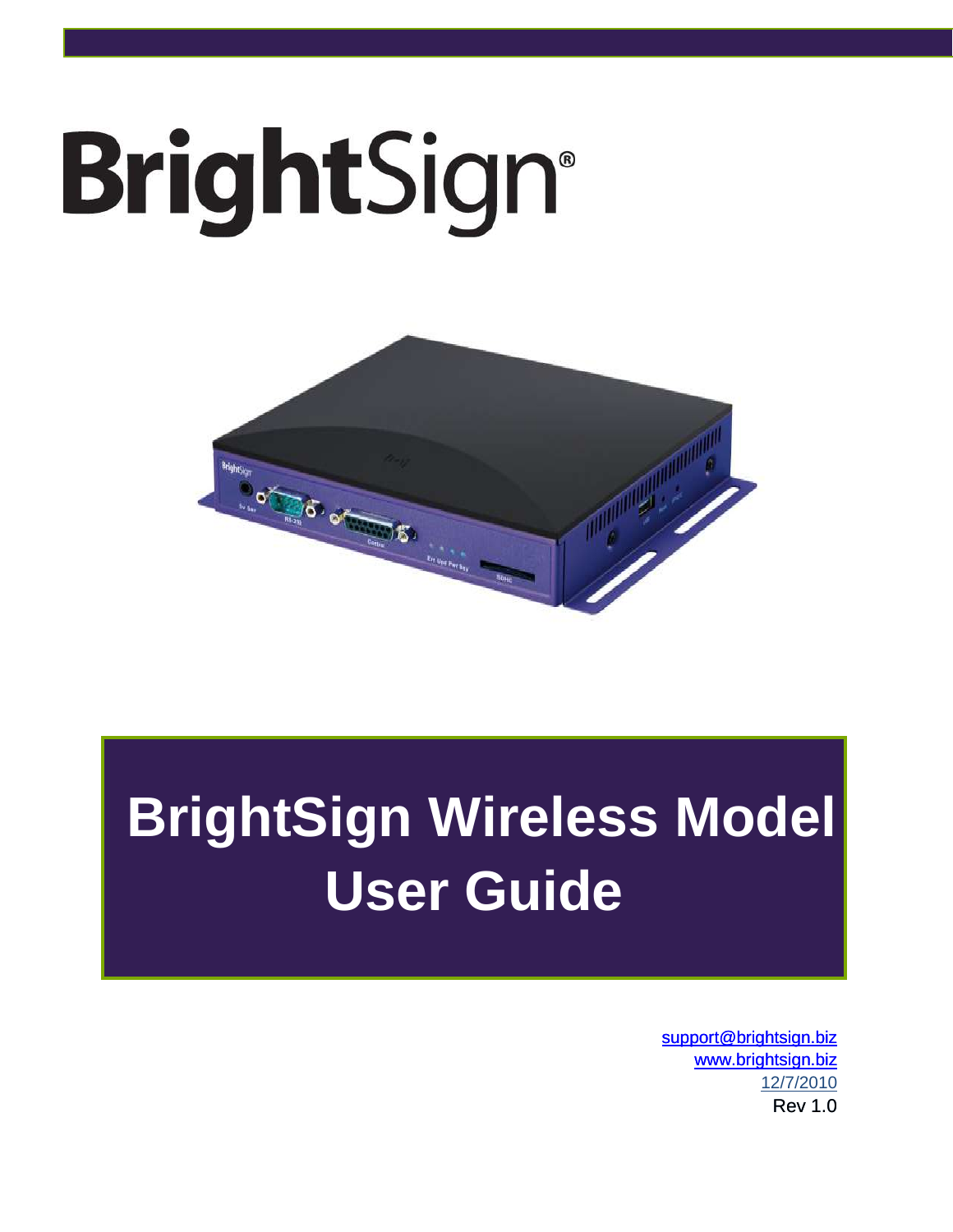# **Table of Contents**

| 1 <sub>1</sub> |     |       |  |
|----------------|-----|-------|--|
|                | 1.1 |       |  |
|                | 1.2 |       |  |
| 2.             |     |       |  |
|                | 2.1 |       |  |
|                | 2.2 |       |  |
|                | 2.3 |       |  |
| 3.             |     |       |  |
|                | 3.1 |       |  |
|                | 3.2 |       |  |
|                | 3.3 |       |  |
|                |     | 3.3.1 |  |
|                |     | 3.3.2 |  |
|                | 3.4 |       |  |
|                |     | 3.4.1 |  |
|                |     | 3.4.2 |  |
|                |     | 3.4.3 |  |
|                | 3.5 |       |  |
|                |     | 3.5.1 |  |
|                |     | 3.5.2 |  |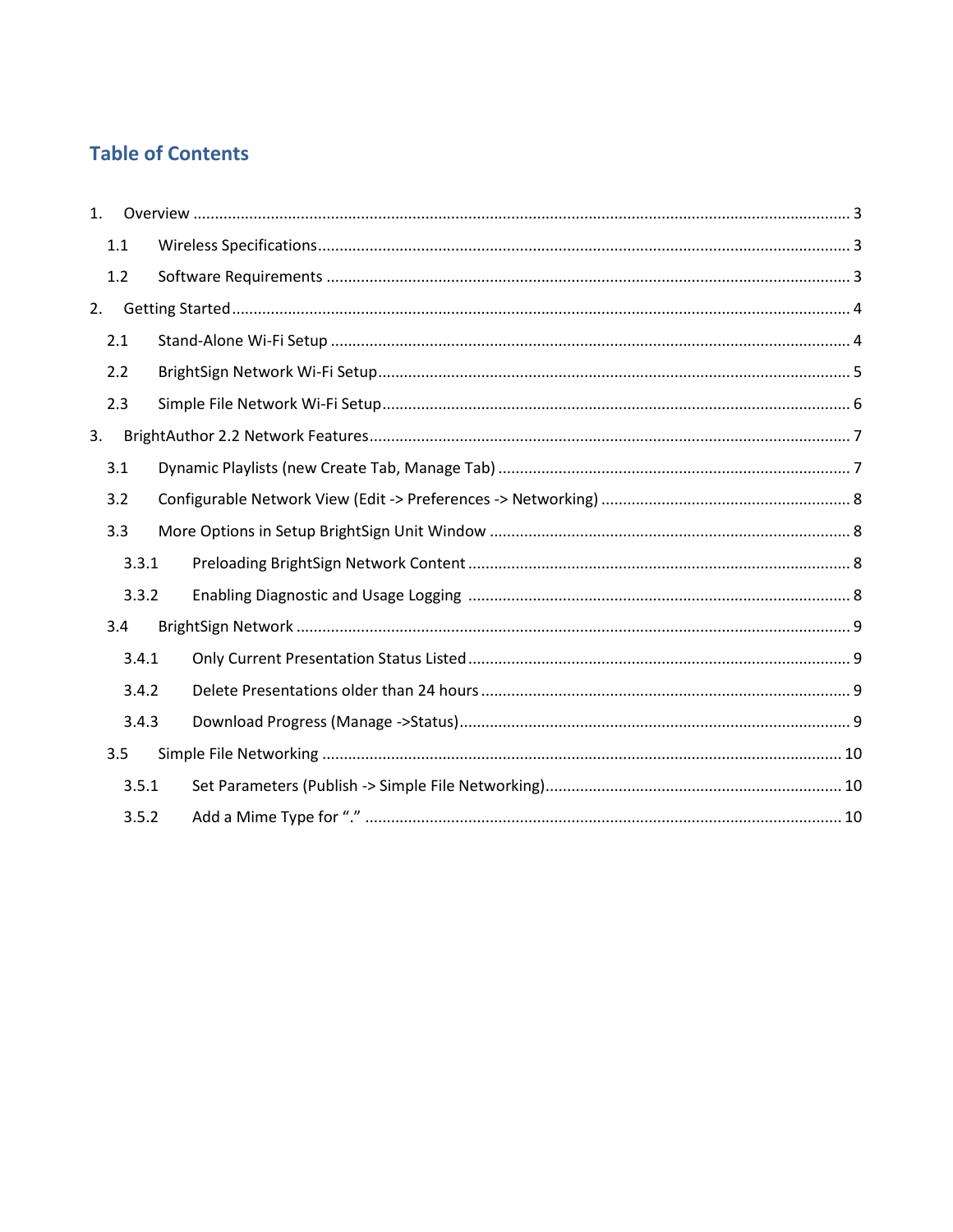## <span id="page-2-0"></span>**1. Overview**

The BrightSign HD210w (simple looping player) and the HD1010w (flagship model) now support remote content delivery via Wi-Fi networking. Both models also include an Ethernet port allowing you to select the best network connection for your application. Using BrightAuthor 2.2, you can configure Wi-Fi units for content updates using the same network connectivity methods as previous BrightSign Ethernet models: Stand-Alone, Simple File Networking or BrightSign Network.

#### <span id="page-2-1"></span>**1.1 Wireless Specifications**

- Hardware: A/B/G/N (2x2 Radio Antenna)
- Encryption: Open, WEP (64, 128), WPA1-PSK (TKIP), WPA2-PSK (AES)

#### <span id="page-2-2"></span>**1.2 Software Requirements**

To use a Wi-Fi enabled Brightsign, you'll need the following:

- 1. Firmware version 3.3.69 or later [Download 3.3.78](http://brightsign.zendesk.com/entries/312793-brightsign-firmware) or later here.
- 2. BrightAuthor 2.2. or later Please download the latest version from Brightsign Support [Download BrightAuthor 2.2 or later here.](https://www.brightsignnetwork.com/download/Software/BrightAuthorSetup.2.2.0.32.zip)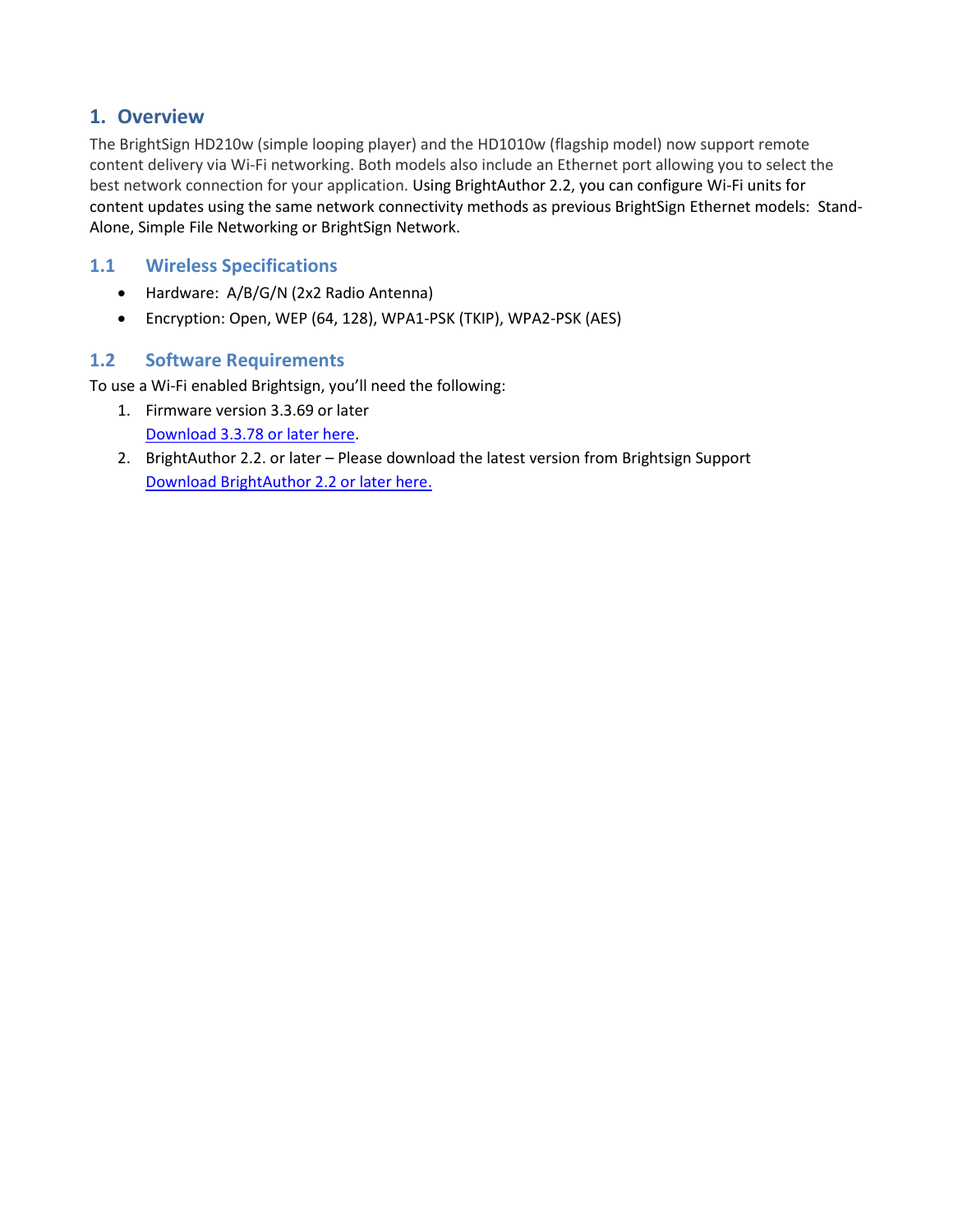# <span id="page-3-0"></span>**2. Getting Started**

Please watch the web video, Setting Up Wi-F [using BrightAuthor.](http://c1567012.cdn.cloudfiles.rackspacecloud.com/Wifi-BrightAuthor-2.2.flv) You can use the BrightAuthor setup page (Tools -> Setup BrightSign Unit) to configure a **Stand-alone** unit to use Wi-Fi, or to Setup BrightSign Unit using **Simple File Networking** (updates from a web server) or **Brightsign Networking** (updates from BrightSign's hosted service).

**Note:** Please read the "**BrightAuthor 2.2 Network Features**" section at the end of document for more details about What's New in BrightAuthor 2.2 that's related to networking.

## <span id="page-3-1"></span>**2.1 Stand-Alone Wi-Fi Setup**

Use this option if you are **not** connecting to a web server or to the BrightSign Network, but need to be able to set the date and time over the network, download RSS or Media RSS feeds, or Send and Receive UDP commands.

| <b>Name Specification</b>                    |                                                                                  | Firmware                                           | Logging                                              |
|----------------------------------------------|----------------------------------------------------------------------------------|----------------------------------------------------|------------------------------------------------------|
| <b>Name:</b>                                 | 3rdFirBrkRoom                                                                    | Production Release : Version 3.2.67                | Enable playback logging                              |
|                                              | Description: Stand-Alone1                                                        | Beta Release : Version 3.2.85                      | Enable event logging                                 |
|                                              |                                                                                  | Select specific file                               | Enable diagnostic logging                            |
| Customization:                               |                                                                                  | Browse                                             | Upload fogs                                          |
| Use name only<br><sup>4</sup> Append unit ID |                                                                                  | Do not update                                      | On startup                                           |
|                                              |                                                                                  | <b>Unit Configuration</b>                          | At specific time each day                            |
| <b>Network Properties</b>                    |                                                                                  | <b>Q</b> Standalone                                |                                                      |
| Time zone:                                   | PST: US Pacific Time                                                             | O Networked with the BrightSign Network            | Upload time: 10 = 1 00 =                             |
| Time server:                                 | time.brightsignnetwork.com                                                       | <sup>6</sup> Networked with Simple File Networking | Relative URL for log handler: (e.g., loghandler.php) |
|                                              | <sup>o</sup> Obtain an IP address automatically<br>Use the following IP address: |                                                    |                                                      |
| IP Address:                                  | 192.168.137.88                                                                   |                                                    |                                                      |
| Subnet mask:                                 | 255255255.0                                                                      |                                                    |                                                      |
|                                              | Default gateway:   192.168.137.1                                                 |                                                    |                                                      |
| Broadcast:                                   | 102168137.255                                                                    |                                                    |                                                      |
| DNS 1                                        | 8844                                                                             |                                                    |                                                      |
| DNS <sub>2</sub>                             | 192.168.137.1                                                                    |                                                    |                                                      |
| DNS 3:                                       |                                                                                  |                                                    |                                                      |
| Wireless. -                                  |                                                                                  |                                                    |                                                      |
| SSID:                                        | Linksys-5thfloor                                                                 |                                                    |                                                      |
| Security key:                                |                                                                                  |                                                    |                                                      |

- 1. Under **Tools** Menu, select **Setup BrightSign Unit**
- 2. Select **Standalone** under **Unit Configuration**
- 3. In the lower left, **Select Wireless** from the dropdown menu
	- a. Enter your SSID
	- b. Enter your Wireless Security Key
- 4. Click Create Setup Files and save to the setup card
- 5. Power up the BrightSign with your setup card
- 6. Remove the setup card and restart the unit when prompted on-screen
- 7. Test the unit with a project that displays the date / Time, and an RSS feed

*Note: In order to use Wi-Fi, you must configure Wi-Fi via the setup card (Setup BrightSign Unit process) and unplug the Ethernet cable before powering on the BrightSign with the Wi-Fi setup card inserted.*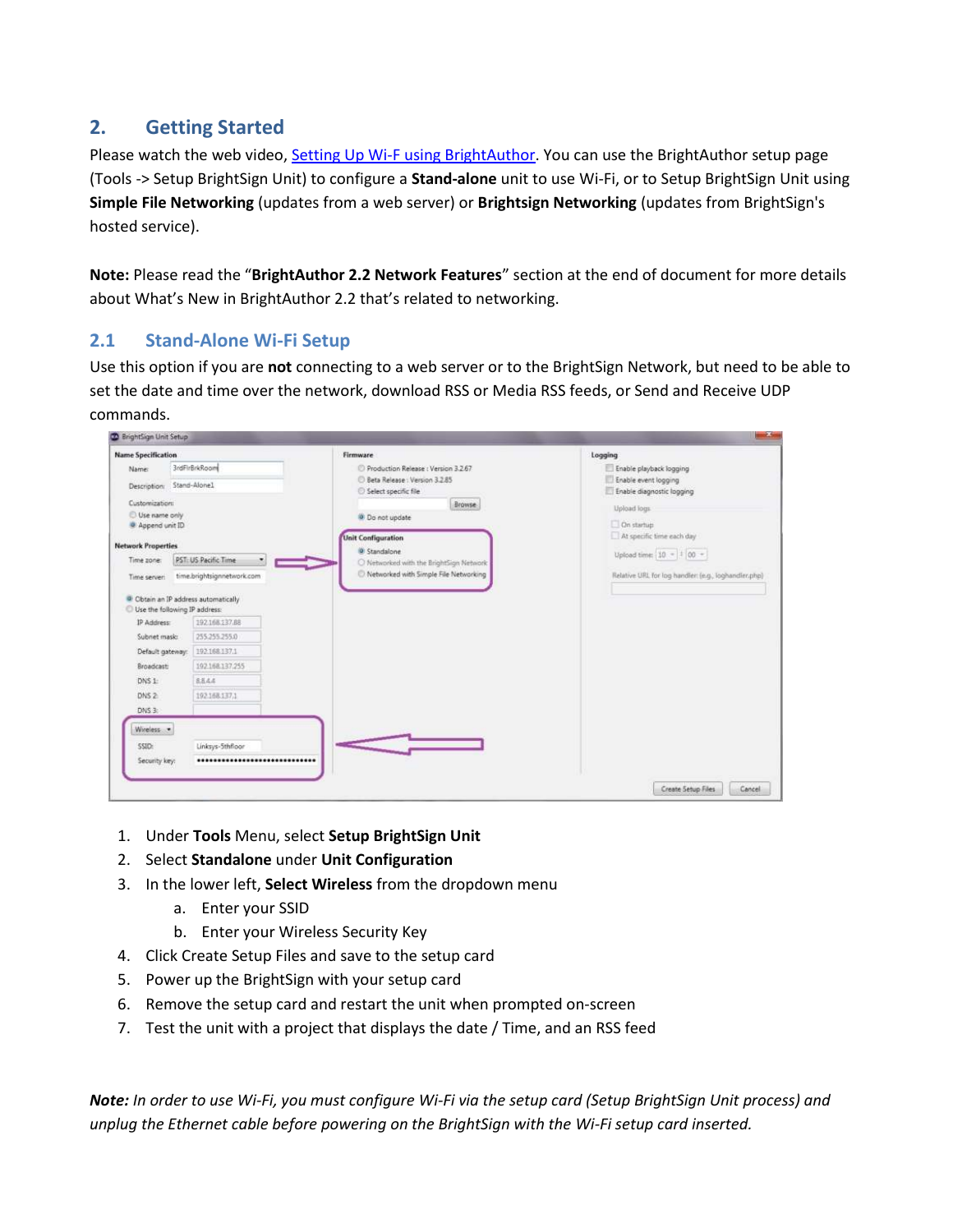#### <span id="page-4-0"></span>**2.2 BrightSign Network Wi-Fi Setup**

Use this option to setup your wireless BrightSign to connect to a BrightSign Network account. If you do not have a BrightSign Network account, you can request a trial account at support@brightsign.biz.

- 1. Under **Tools** Menu, select **Setup BrightSign Unit**
- 2. Select **Networked with Brightsign Network** under Unit Configuration
- 3. Select the Brightsign Network Group you're configuring the unit to use
- 4. In the lower left, Select Wireless from the dropdown menu
	- a. Enter your SSID
	- b. Enter your Wireless network password
- 5. Click Create Setup Files and save to a flash card
- 6. Power up the BrightSign with your setup card

| <b>Name Specification</b>     |              |                                                 | Firmware                  |                                                       |                                                  |        |
|-------------------------------|--------------|-------------------------------------------------|---------------------------|-------------------------------------------------------|--------------------------------------------------|--------|
| Name:                         |              | 1stFloorLobby                                   |                           |                                                       | Production Release : Version 3.2.67              |        |
| Description:                  | --wallUnit-- |                                                 |                           | Beta Release : Version 3.2.85<br>Select specific file |                                                  |        |
| Customization:                |              |                                                 |                           |                                                       |                                                  | Browse |
| Use name only                 |              |                                                 |                           | <sup>9</sup> Do not update                            |                                                  |        |
| Append unit ID                |              |                                                 |                           |                                                       |                                                  |        |
| <b>Network Properties</b>     |              |                                                 | <b>Unit Configuration</b> |                                                       |                                                  |        |
| Time zone:                    |              | PST: US Pacific Time                            | Standalone                |                                                       | Networked with the BrightSign Network            |        |
| Time server:                  |              | time.brightsignnetwork.com                      |                           |                                                       | Group: 2.2Testing                                |        |
|                               |              |                                                 |                           |                                                       | Network Connection Frequency:                    |        |
| Use the following IP address: |              | <sup>a</sup> Obtain an IP address automatically |                           |                                                       | Connect to Server: Every 5 minutes               |        |
| IP Address:                   |              | 192.168.137.88                                  |                           |                                                       | Limit content downloads                          |        |
| Subnet mask:                  |              | 255.255.255.0                                   |                           |                                                       | Start of range: 00 = 1 00 =                      |        |
| Default gateway:              |              | 192.168.137.1                                   |                           |                                                       | End of range: $00 - 100 -$                       |        |
| <b>Broadcast:</b>             |              | 192.168.137.255                                 |                           |                                                       |                                                  |        |
| DNS 1:                        |              | 8.8.4.4                                         |                           | Content:                                              |                                                  |        |
| DNS2                          |              | 192,168,137.1                                   |                           |                                                       | Copy content from the current published schedule |        |
| DNS <sub>3</sub>              |              |                                                 |                           |                                                       | Networked with Simple File Networking            |        |
| Wireless -                    |              |                                                 |                           |                                                       |                                                  |        |
|                               |              |                                                 |                           |                                                       |                                                  |        |
| SSID:                         |              | Linksys-5thfloor                                |                           |                                                       |                                                  |        |
| Security key:                 |              |                                                 |                           |                                                       |                                                  |        |



The BrightSign will call into your account, to the group you've selected above. The unit should be listed under **Manage -> Status** in less than a minute.

*Tip 1: If the BrightSign doesn't appear under Manage status, publish a presentation that shows the date, time, and an RSS feed, to a different card.* 

*Tip2: If the BrightSign has a red icon under Manage Status, please confirm that you have published a project for the group the unit is calling into.*

| Creste        | <b>Gili</b>    | <b>ReightAuthor</b> |                                                                                 |  |
|---------------|----------------|---------------------|---------------------------------------------------------------------------------|--|
|               |                | ---                 |                                                                                 |  |
| <b>Status</b> |                |                     |                                                                                 |  |
| Status        | Group.         |                     | * Device Count Scheduled Presentations                                          |  |
|               | VGA Compatible |                     | the property of the company's company's company's company's company's company's |  |

*Note: In order to use wi-fi, you must configure wi-fi via the setup card (Setup BrightSign Unit process) and unplug the Ethernet cable before powering on the BrightSign with the wi-fi setup card inserted.*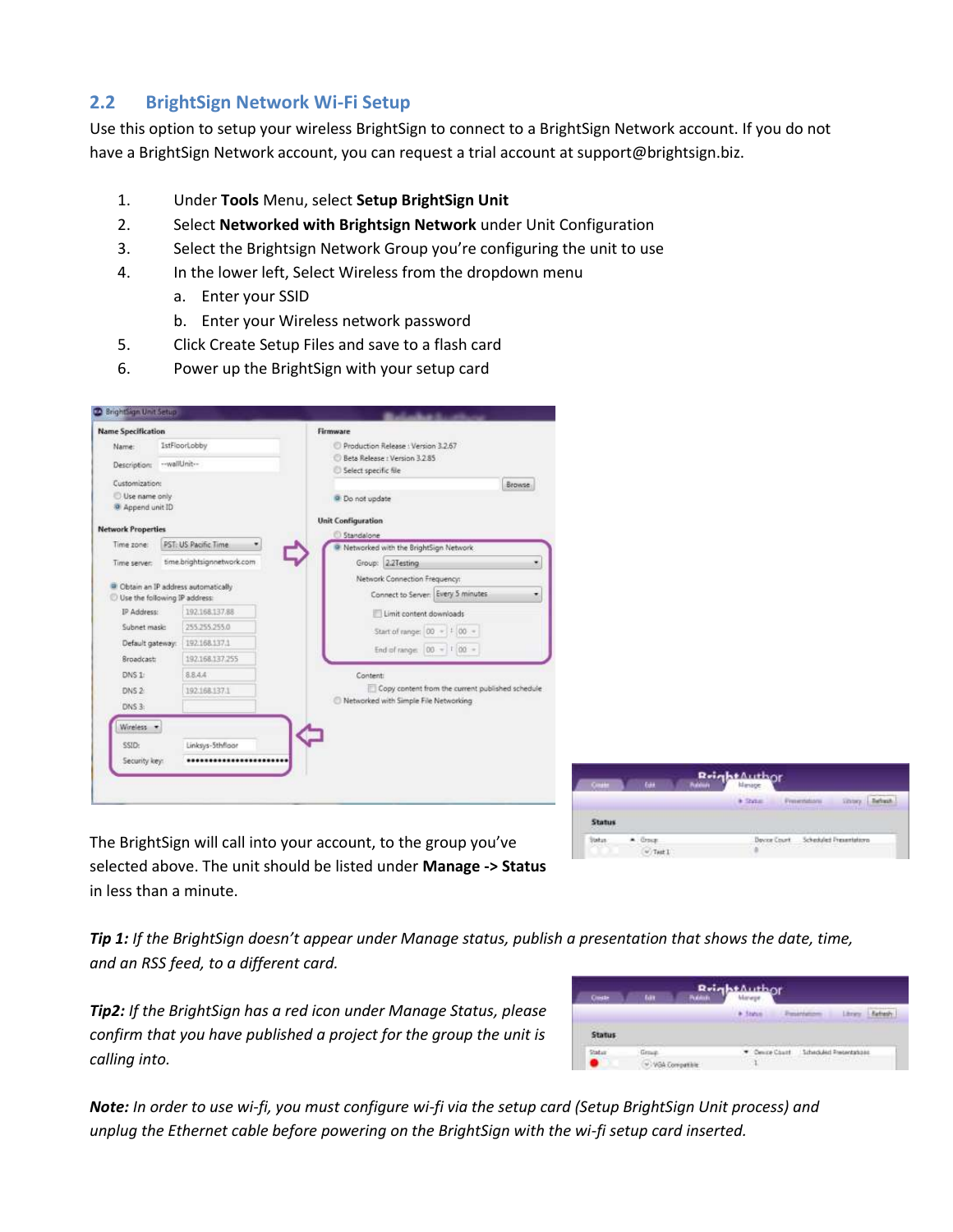#### <span id="page-5-0"></span>**2.3 Simple File Network Wi-Fi Setup**

Use this option to connect to a web server for content updates.

- 1. Under **Tools** Menu, select **Setup BrightSign Unit**
- 2. Select **Networked with Simple File Networking** under Unit Configuration
- 3. Enter the URL that the BrightSign will be using for updates. This must be an http URL, one access using a web browser. **This URL must be identical to the Web folder URL you enter when you publish your presentation.**
- 4. In the lower left, Select Wireless from the dropdown menu
	- a. Enter your SSID
	- b. Enter your Wireless Security Key
- 5. Click Create Setup Files and save to setup card
- 6. Power up the BrightSign with the setup card

| <b>Name Specification</b>                                                                                                                                                                                                                           |                                                                                                            | Firmware                                                                                                                                                                                                                                                                                                                                                                      | Logging                                                                                                                                     |
|-----------------------------------------------------------------------------------------------------------------------------------------------------------------------------------------------------------------------------------------------------|------------------------------------------------------------------------------------------------------------|-------------------------------------------------------------------------------------------------------------------------------------------------------------------------------------------------------------------------------------------------------------------------------------------------------------------------------------------------------------------------------|---------------------------------------------------------------------------------------------------------------------------------------------|
| Name:<br><b>Description:</b>                                                                                                                                                                                                                        |                                                                                                            | Production Release : Version 3.2.67<br>Beta Release: Version 3,2.85<br>Select specific file                                                                                                                                                                                                                                                                                   | Enable playback logging<br>Enable event logging<br>Enable diagnostic logging                                                                |
| Customization:<br>Use name only<br>Append unit ID<br><b>Network Properties</b><br>Time zone:<br>Time server:<br><sup>Q</sup> Obtain an IP address automatically<br>Use the following IP address:<br>IP Address:<br>Subnet mask:<br>Default gateway: | PST: US Pacific Time<br>⇨<br>time.brightsignnetwork.com<br>192168.137.88<br>255,255,255.0<br>192.168.137.1 | Browse<br>O Do not update<br><b>Unit Configuration</b><br>Standalone<br>Networked with the BrightSign Network<br><sup>9</sup> Networked with Simple File Networking<br>URL for web folder: (e.g., http://www.brightsign.com/files/)<br>http://192.168.137.1:100/Test1/<br>Network Connection Frequency:<br>Connect to Server: Every 5 minutes<br>۰<br>Limit content downloads | Upload Togs<br>On startup<br>At specific time each day<br>Upload time: 10 =   100 =<br>Relative URL for log handler: (e.g., loghandler.php) |
| Broadcast<br>DNS 1:<br>DNS <sub>2</sub><br>$DNS$ $3$ :<br>Wireless -                                                                                                                                                                                | 192.168.137.255<br>8844<br>192168.137.1                                                                    | Start of range: $00 = 100 =$<br>End of range: $ 00 - 1 00 -$                                                                                                                                                                                                                                                                                                                  |                                                                                                                                             |
| SSID:<br>Security key:                                                                                                                                                                                                                              | Linksys-5thfloor<br>                                                                                       |                                                                                                                                                                                                                                                                                                                                                                               | Create Setup Files<br>Cancel                                                                                                                |

*Note: In order to use Wi-Fi, you must configure Wi-Fi via the setup card (Setup BrightSign Unit process) and unplug the Ethernet cable before powering on the BrightSign with the Wi-Fi setup card inserted.*

*Tip 1: If you're updating from BrightAuthor 2.0, you do not need to redo the setup files on your units that are currently using Simple File Networking for updates. You can publish changes using BrightAuthor 2.2, and the units will update normally.*

<span id="page-5-1"></span>*Tip 2: With BrightAuthor 2.2, files published for Simple File Networking updates now reside in the Pool folder. These files are named using their hash key values, so they have no extensions. Since some web server do not download files with no extensions, you may need to add a new mime type with a "." as the only extension.*

| Extension        | <b>Mime Type</b>         |
|------------------|--------------------------|
| $\boldsymbol{u}$ | Application/Octet-Stream |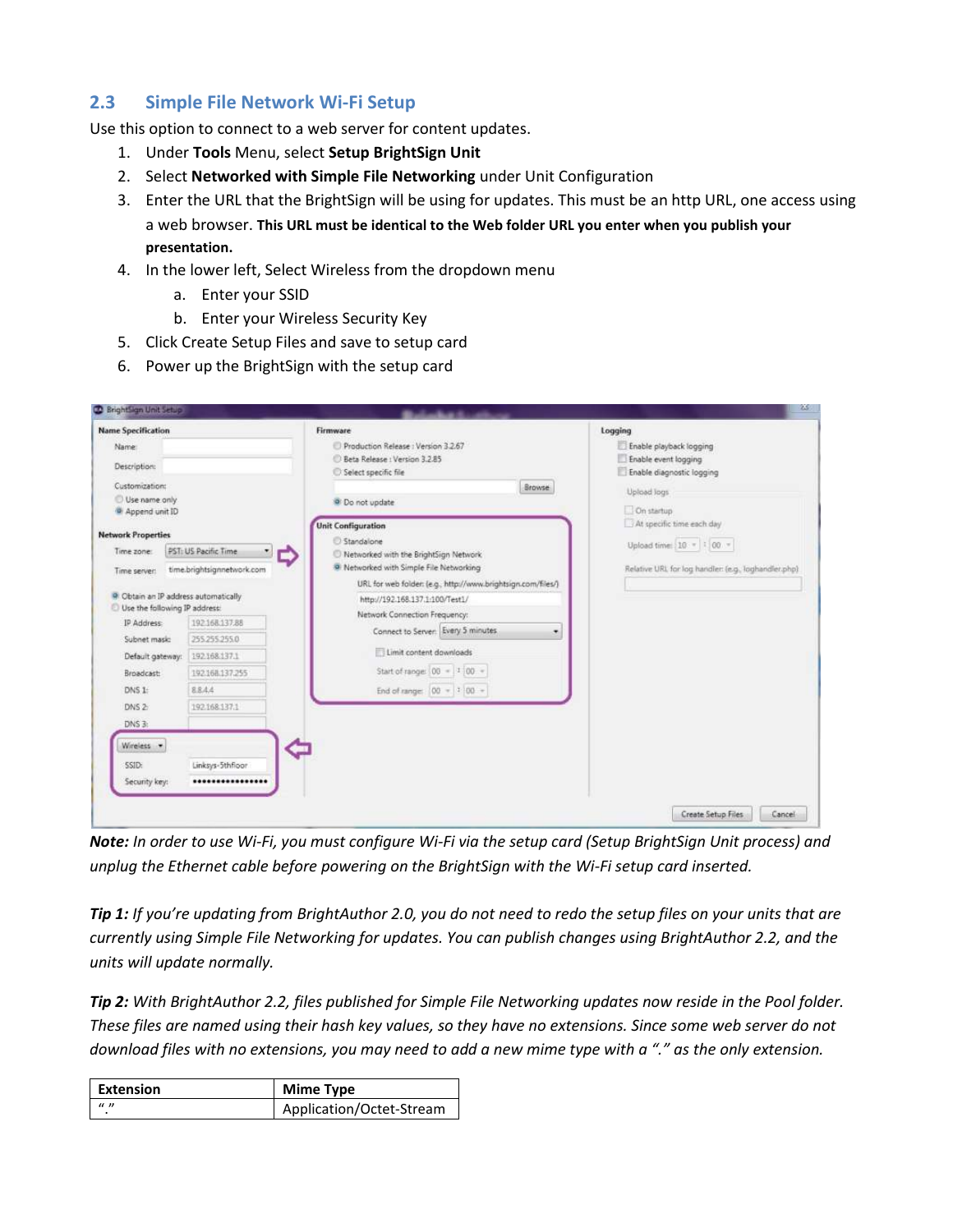# <span id="page-6-0"></span>**3. BrightAuthor 2.2 Network Features**

There are some general network updates and new features in BrightAuthor 2.2 as well as improvements to Simple File Networking and BrightSign Network.

# <span id="page-6-1"></span>**3.1 Dynamic Playlists (new Create Tab, Manage Tab)**

BrightAuthor 2.2 allows you to add Dynamic Playlists to project you upload to your BrightSign network account. Think of a Dynamic playlist like a Media RSS feed. You can add Dynamic playlists to any project by dragging over the Dynamic playlist icon, and choosing for a list of Dynamic playlists you've uploaded to your account. When you update a Dynamic Playlist, all projects that are using that Dynamic Playlist will get the update.

| FINAL INTERACTIVE - Copy - BrightAuthor<br>File Edit: Too's Halp |                               |                   |
|------------------------------------------------------------------|-------------------------------|-------------------|
| <b>Hubitch</b><br>lide<br>Create                                 | RrightAuthor                  |                   |
| P. Dynamic Restiet                                               |                               | Upined to network |
| 英国<br><b>Media Library</b><br><b>Nes</b>                         | Dynamic Playlist Thanksgiving | 自田                |
| ø<br>Ch. \Costco\Desktop\2\Working Conte   Erowse                |                               |                   |
|                                                                  |                               |                   |
|                                                                  | Φ<br>pin.                     |                   |
| balling<br>aghov.prg                                             |                               |                   |

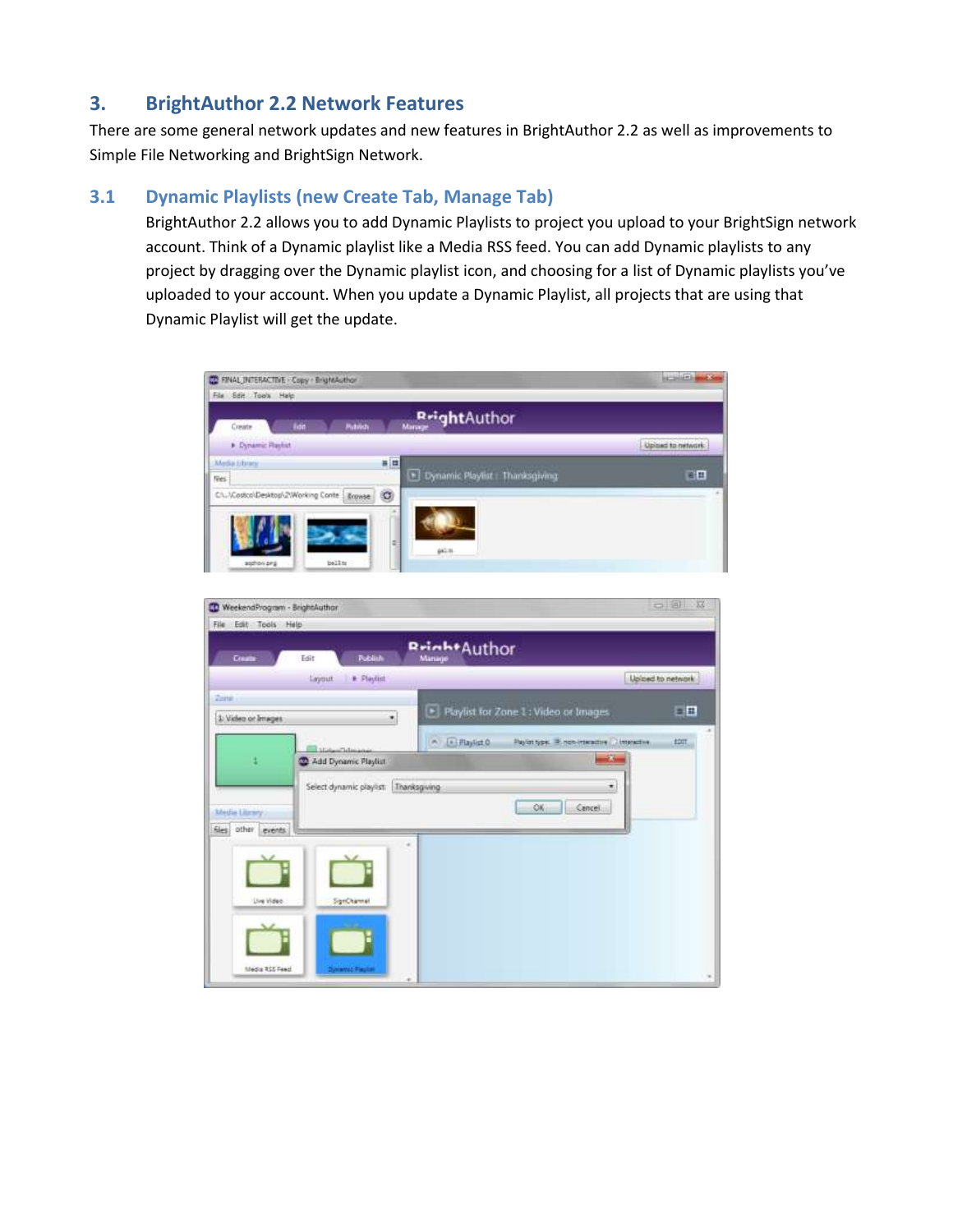#### <span id="page-7-0"></span>**3.2 Configurable Network View (Edit -> Preferences -> Networking)**

Under Edit, Preferences, you can now disable the different network options and hide Network Features in BrightAuthor. For example, if a customer isn't using the BrightSign Network, you can disable it. BrightSign Network wouldn't be listed under Setup BrightSign Unit, or Publish, and the Manage tab would not be show.

| Enable BrightSign Network<br>Enable Simple Networking |  |
|-------------------------------------------------------|--|

#### <span id="page-7-2"></span><span id="page-7-1"></span>**3.3 More Options in Setup BrightSign Unit Window**

#### **3.3.1 Preloading BrightSign Network Content**

With BrightSign Network, you can now publish all of the scheduled content to your flash card when you Setup BrightSign Unit. The content will still need to be uploaded to your account. Including content with your setup files means the unit will only need to call in to get the latest schedule, but it won't need to do a large content download to start.

| Beta Release : Version 3.2.85<br>Select specific file<br>Browse<br>Do not update<br>Standalone<br>Networked with the BrightSign Network<br>Group: 2.2Testing<br>Network Connection Frequency:<br>Connect to Server: Every 5 minutes<br>Limit content downloads<br>Start of range: (00 = 1 00 =<br>End of range: $00 - 100 -$ | Production Release : Version 3.2.67 |  |  |
|------------------------------------------------------------------------------------------------------------------------------------------------------------------------------------------------------------------------------------------------------------------------------------------------------------------------------|-------------------------------------|--|--|
|                                                                                                                                                                                                                                                                                                                              |                                     |  |  |
|                                                                                                                                                                                                                                                                                                                              |                                     |  |  |
|                                                                                                                                                                                                                                                                                                                              |                                     |  |  |
|                                                                                                                                                                                                                                                                                                                              |                                     |  |  |
|                                                                                                                                                                                                                                                                                                                              |                                     |  |  |
|                                                                                                                                                                                                                                                                                                                              | <b>Unit Configuration</b>           |  |  |
|                                                                                                                                                                                                                                                                                                                              |                                     |  |  |
|                                                                                                                                                                                                                                                                                                                              |                                     |  |  |
|                                                                                                                                                                                                                                                                                                                              |                                     |  |  |
|                                                                                                                                                                                                                                                                                                                              |                                     |  |  |
|                                                                                                                                                                                                                                                                                                                              |                                     |  |  |
|                                                                                                                                                                                                                                                                                                                              |                                     |  |  |
|                                                                                                                                                                                                                                                                                                                              |                                     |  |  |
|                                                                                                                                                                                                                                                                                                                              |                                     |  |  |
|                                                                                                                                                                                                                                                                                                                              |                                     |  |  |

<span id="page-7-3"></span>**3.3.2 Enabling Diagnostic and Usage Logging (local only currently)** You can now enable playback and diagnostic logging in the Setup Window. Currently, log files are stored locally on the flash card.

| ogging<br>Enable playback logging                  |
|----------------------------------------------------|
| Inable event loggers                               |
| Enable diagnostic logging                          |
| <b>Ushrad</b> fents                                |
| <b>ET OVERWOOD</b><br>At spatific time each day.   |
| Upload tivie: 10 =     00 =                        |
| Relative URL for log handled ling, logitandles and |
|                                                    |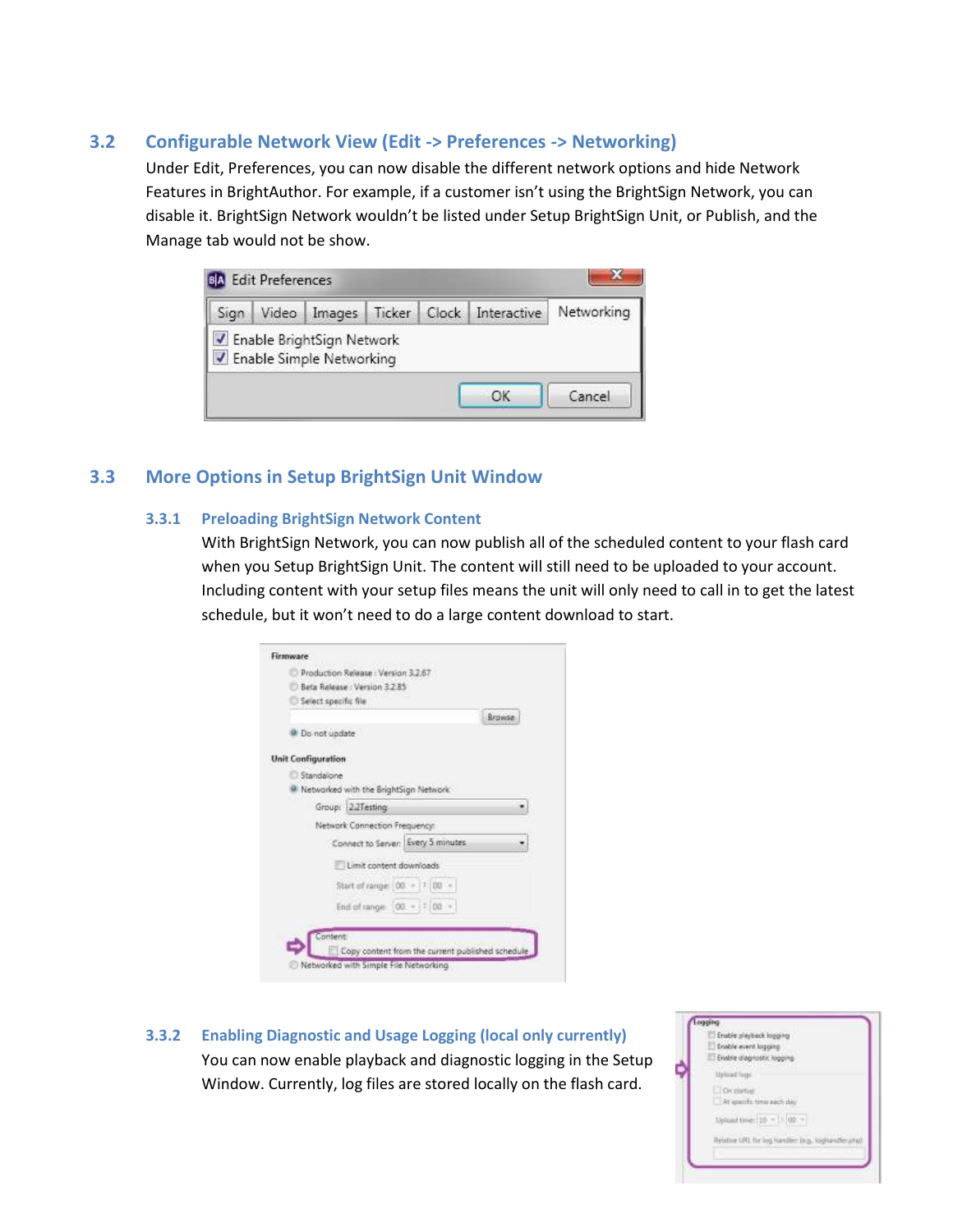#### <span id="page-8-1"></span><span id="page-8-0"></span>**3.4 BrightSign Network**

#### **3.4.1 Only Current Presentation Status Listed**

Under Manage Status, to the right of each group listed, only current presentations are shown. Previously, any presentation, no matter the age, would be listed for a group if it had been scheduled in the past.

#### <span id="page-8-2"></span>**3.4.2 Delete Presentations older than 24 hours**

You can now delete presentations from the library that are more than 24 hours old. Previously, you had to manually remove the presentation from the schedule before you could delete it from the library. For example, if the presentation was last scheduled to play on Monday, you can delete it from the library on Wednesday.

#### <span id="page-8-3"></span>**3.4.3 Download Progress (Manage ->Status)**

BrightAuthor 2.2 allows you to view the status of files downloading to units using a BrightSign

|                |                                                                       | $+$ 14mm<br><b>Jane</b><br><b>Flateriation</b>       |                                                                                         | Arturic     |
|----------------|-----------------------------------------------------------------------|------------------------------------------------------|-----------------------------------------------------------------------------------------|-------------|
| <b>Status</b>  |                                                                       |                                                      | Deutstein Grüns at 11/15/2000 BGEER Phil<br>Developsi completed at 11/2010/10 0.1846 PM |             |
| <b>Statute</b> | <b>Sing</b>                                                           |                                                      | prices (Link)                                                                           | <b>JOPA</b> |
|                | (a) Livauigied                                                        |                                                      | patter-stick                                                                            | 3075        |
| W.             | $-1002$                                                               |                                                      | and Jasharine South In                                                                  | stars.      |
|                | $-561$                                                                |                                                      | <b>Hirtung</b>                                                                          | sign.       |
| 000            | C Sections                                                            |                                                      | Neutralie Asportflores HD 1000 fz                                                       | 10PG        |
|                |                                                                       |                                                      | teresting 3                                                                             | 300%        |
|                | - NorthWest                                                           |                                                      | activeley Geoffrey   100 and                                                            | 12%         |
| <u>roes</u>    | (- biytettiringe                                                      |                                                      | uksie šā-suspe                                                                          | 200%        |
|                |                                                                       |                                                      | care-pirtus                                                                             | 10%         |
|                | $-722$ Techny                                                         | Delcton, Altho Reportation                           | whether free setting 11-15-18-21 Spec1-Master and                                       | 1076        |
|                | <b>Transa</b><br>۰<br><b>Name</b><br><b>AURITINOSIA</b><br><b>JUS</b> | List corrects<br>Presentive-13-30-18-1 11/12/2020 13 | ballon, larght                                                                          | 125.        |
|                | <b>EXPERIENCE</b>                                                     |                                                      | plose GM/-censiaire                                                                     | 1075        |
|                |                                                                       | Tak                                                  | Francist Fraia2002 (cg)                                                                 | 307%        |
|                |                                                                       | <b>Deters</b>                                        | tres 29 to                                                                              | yars.       |
|                |                                                                       | <b>Edge</b>                                          | possibles.                                                                              | 125.        |
|                |                                                                       | Downton Progress                                     | skilling?                                                                               | ici's       |

Network account. Under Manage, Status, Right-Click on a unit and choose Download Progress.